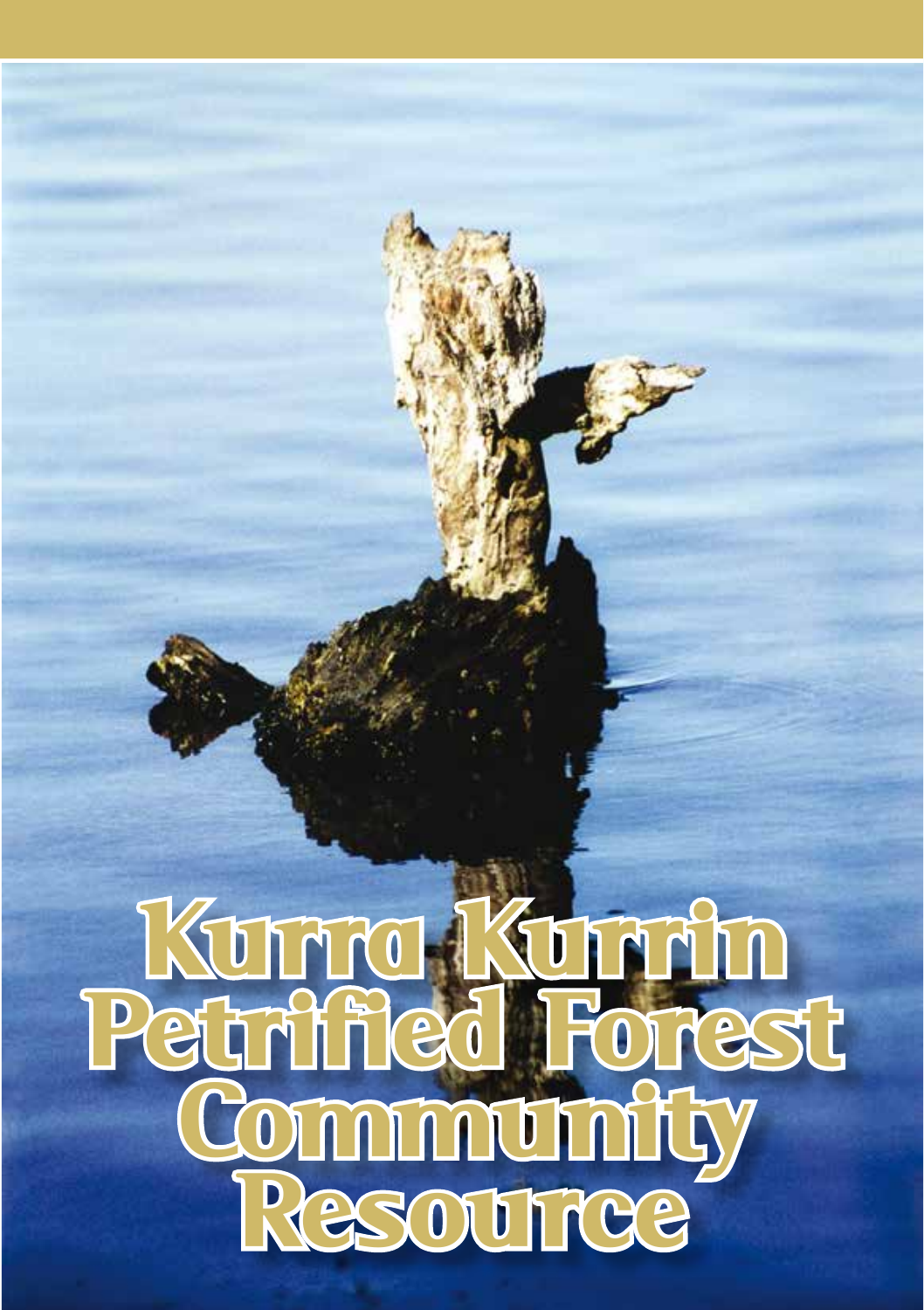

Local Elders watching the return of the *Kurra Kurrin* from ashore

### Acknowledgments

Lake Macquarie City Council would like to thank the following people who formed the Stakeholder Advisory Group for their commitment to delivering this project:

Ashley Hudson - Indigenous Learning

Brad Welsh - Office of Environment and Heritage

Gerald Edwards, Jim Ridgeway, Joe Hampton, Ken Goodwin, Louisa Goodwin and Zelma Moran - Westlakes Aboriginal Elders

**Jason Edwards** - Community member/National Parks and Wildlife Aboriginal Co-Management Committee

Kerrie Brauer and Amanda Hawken - Awabakal Traditional Owners Aboriginal Corporation

Michael Green, Noel Dates, Andrew McGrady and Toby Whaleboat - Bahtabah Local Aboriginal Land Council

Shane Frost - Awabakal Descendents Traditional Owners Aboriginal Corporation

Doug Archibald, John Hughson, Maree Edwards, Ray Peak, Sarah Neal, Stephen McAlister, Symon Walpole and Tony Gibbs - Lake Macquarie City Council Staff

Image (front page): Douglas Archibald and Mervyn Bishop

*Kurra-kuran (men turned into rock) – petrified forest 1* (detail) (from the series "Passage") 2004 type C photograph, 76 x 50.5cm

Commissioned by Lake Macquarie City Art Gallery for the exhibition *Passage*, curated by Brook Andrew, donated by the artists, 2008, collection Lake Macquarie City Art Gallery, image courtesy the artists.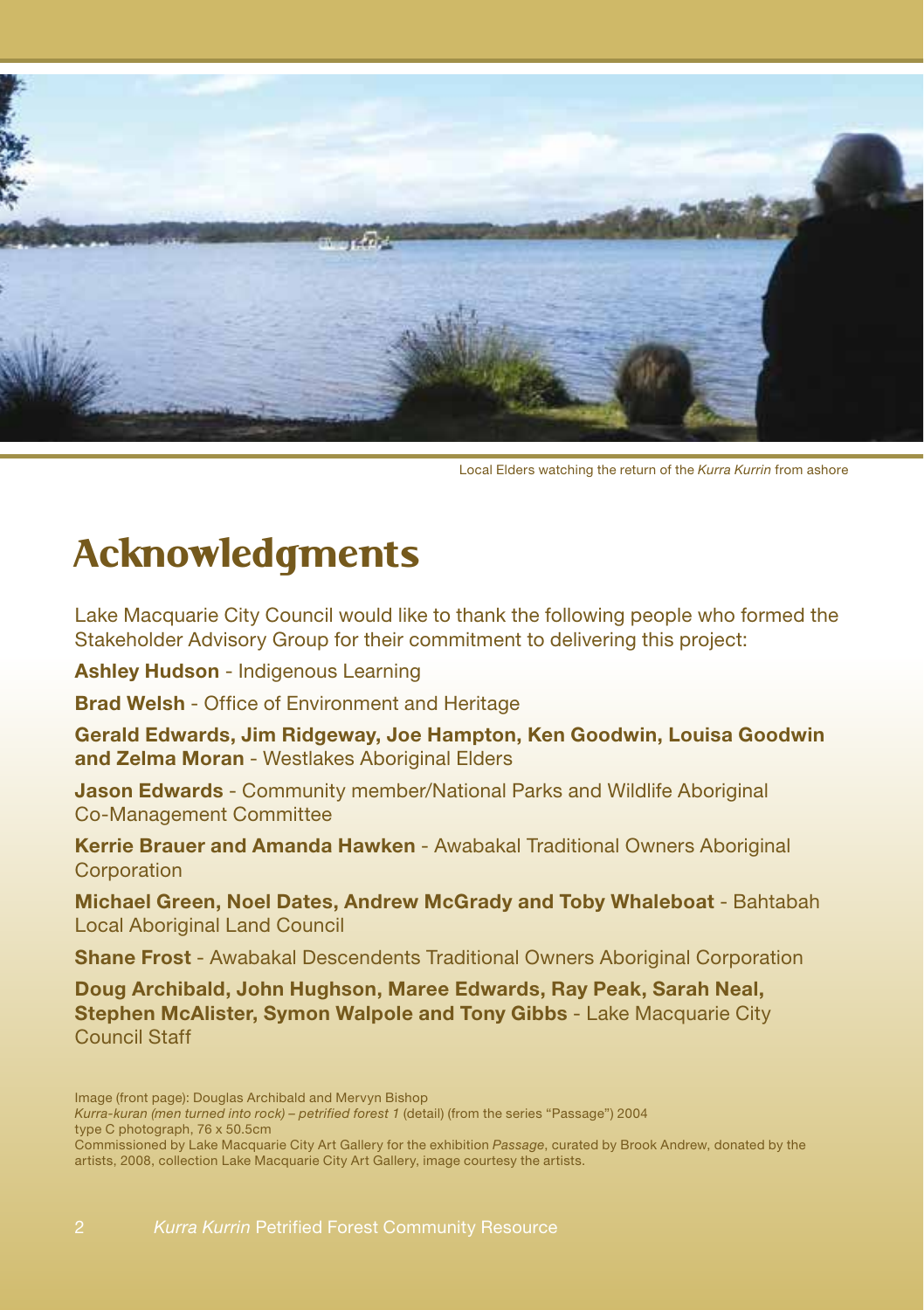

Members of the stakeholder advisory group including: (L to R) Uncle Ken Goodwin, Kerrie Brauer, Michael Green, Uncle Gerald Edwards, Toby Whaleboat and Symon Walpole.

#### About this resource

The purpose of this Community Resource is to provide an opportunity for community members to learn more about the cultural significance of the *Kurra Kurrin* Petrified Forest. The land on which the *Kurra Kurrin* stands is that of the Awabakal people, the traditional custodians of the land.

Aboriginal people have lived on the land for thousands of years, living off the country, and using it as a source of food, water, shelter and providing stability for culture.



Members of the stakeholder advisory group and individuals that assisted with the repatriation of the artefacts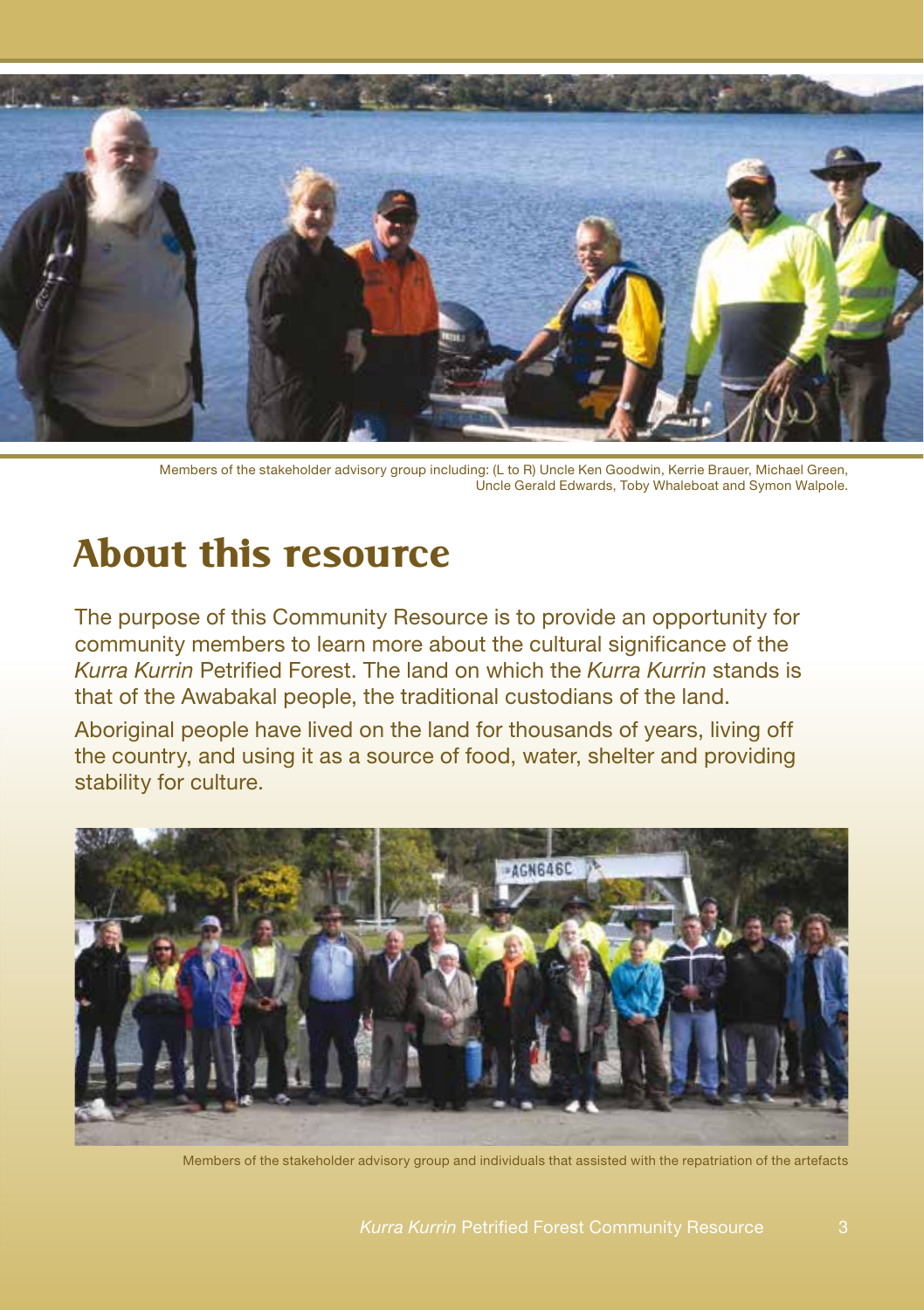

The artefacts being catalogued and recorded for the Aboriginal Heritage Information Management System register

## Background of the Kurra Kurrin

The *Kurra Kurrin* petrified forest is a site at Blackalls Park NSW that holds high cultural significance to the traditional custodians of the area.

*Kurru Kurrin* is a significant Aboriginal cultural heritage site located in Fennell Bay, Blackalls Park NSW. A local missionary Reverend Lancelot Threlkeld documented a traditional story relating to the site in 1834. The story relates that people had angered 'an immense iguana' by roasting lice in the fire and the people were speared ' by a long reed from heaven'. The 'iguana' then commanded a gathering of people at *Kurra Kurrin*. A large stone fell from the sky, killing the people and the fossil forest formed. When the 'iguana' saw all the men were killed by the fall of the stone, he ascended up into heaven, where he remains. This is just one dreamtime story relating to the Petrified Forest, with other stories having been passed down by generations.

*Kurra Kurrin* is also geologically significant, the site of an ancient pine forest, it is thought to have been fossilised by a blast of volcanic ash from an off shore volcano 250 million years ago. The tree stumps have been converted into chalcedony, many with clearly visible and well preserved growth rings and wood structure. In 1845 geologist WB Clarke estimated that there were at least 500 tree stumps, both in the water and along the banks. Some of the stumps were up to 1.2 metres tall, one large stump rose over a metre above the water and was nearly two metres in diameter.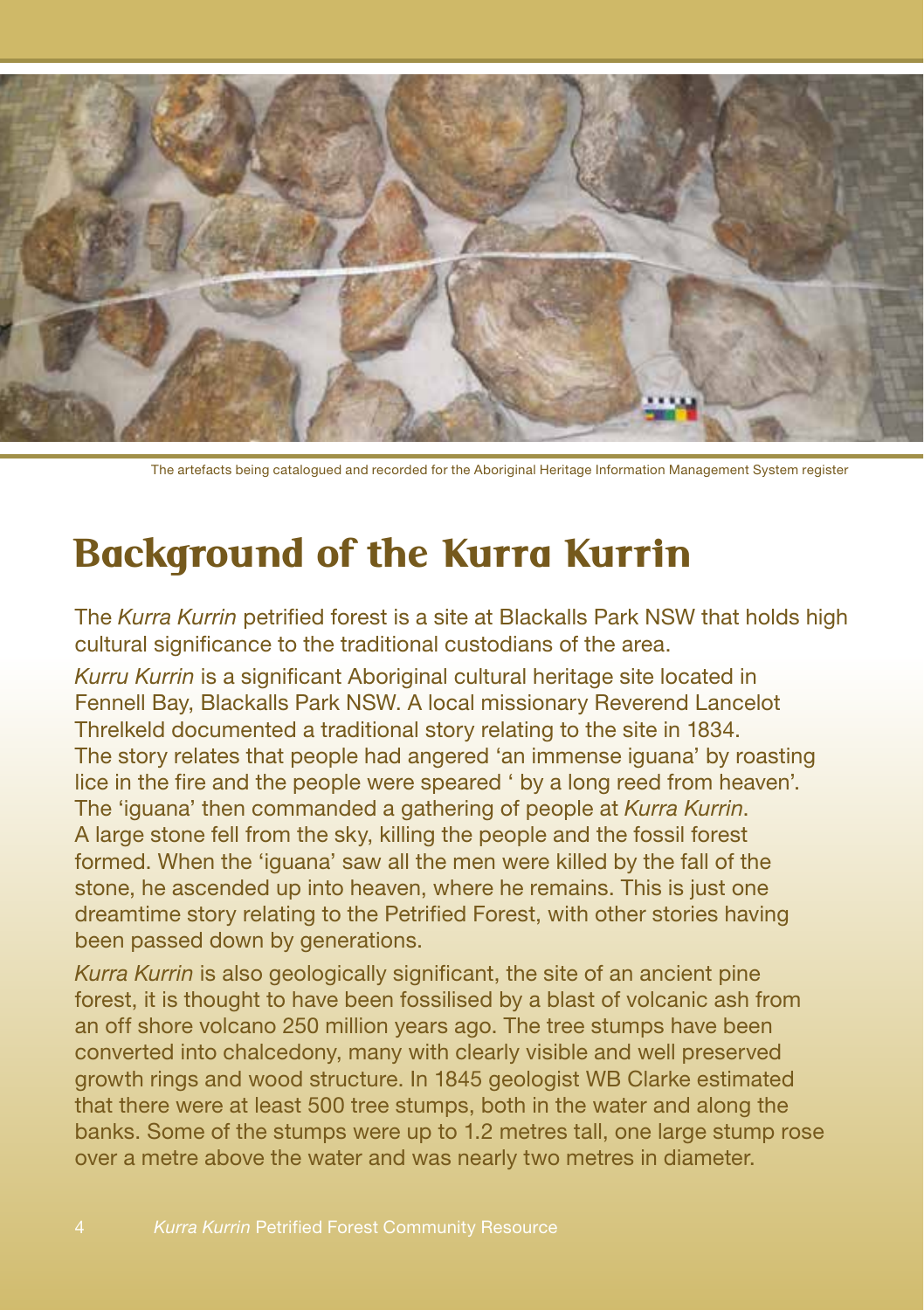

Members of the stakeholder advisory group and Council staff assisting with the return of the artefacts

The trees were Glossopteris, a species allied to the modern Araucaria, which includes the Norfolk Island Pine.

While there are other fossil sites in Newcastle and Lake Macquarie, this was once the site of the greatest profusion of fossilised trees preserved in situ.

The geological significance of the site was recognised in 1904 when *Kurra Kurrin* was declared a reserve, the first site of geological significance to be declared in New South Wales. However, no action was taken at the time to ensure the physical preservation of the area and despite it's cultural and geological significance, *Kurra Kurrin* has failed to be protected. The site has been heavily degraded through theft, sedimentation and rubbish deposition, and there are now only twenty to thirty fossil stumps remaining.

Sections of the fossil forest were allegedly used as a building material for the Fassifern Railway Station, and many pieces were taken for garden ornaments and sold to people in Sydney by locals looking to supplement their incomes.

In 1982 the site was nominated and accepted for listing on the Australian Register of National Estate, a nationwide list of places with heritage significance compiled by the Australian Heritage Commission.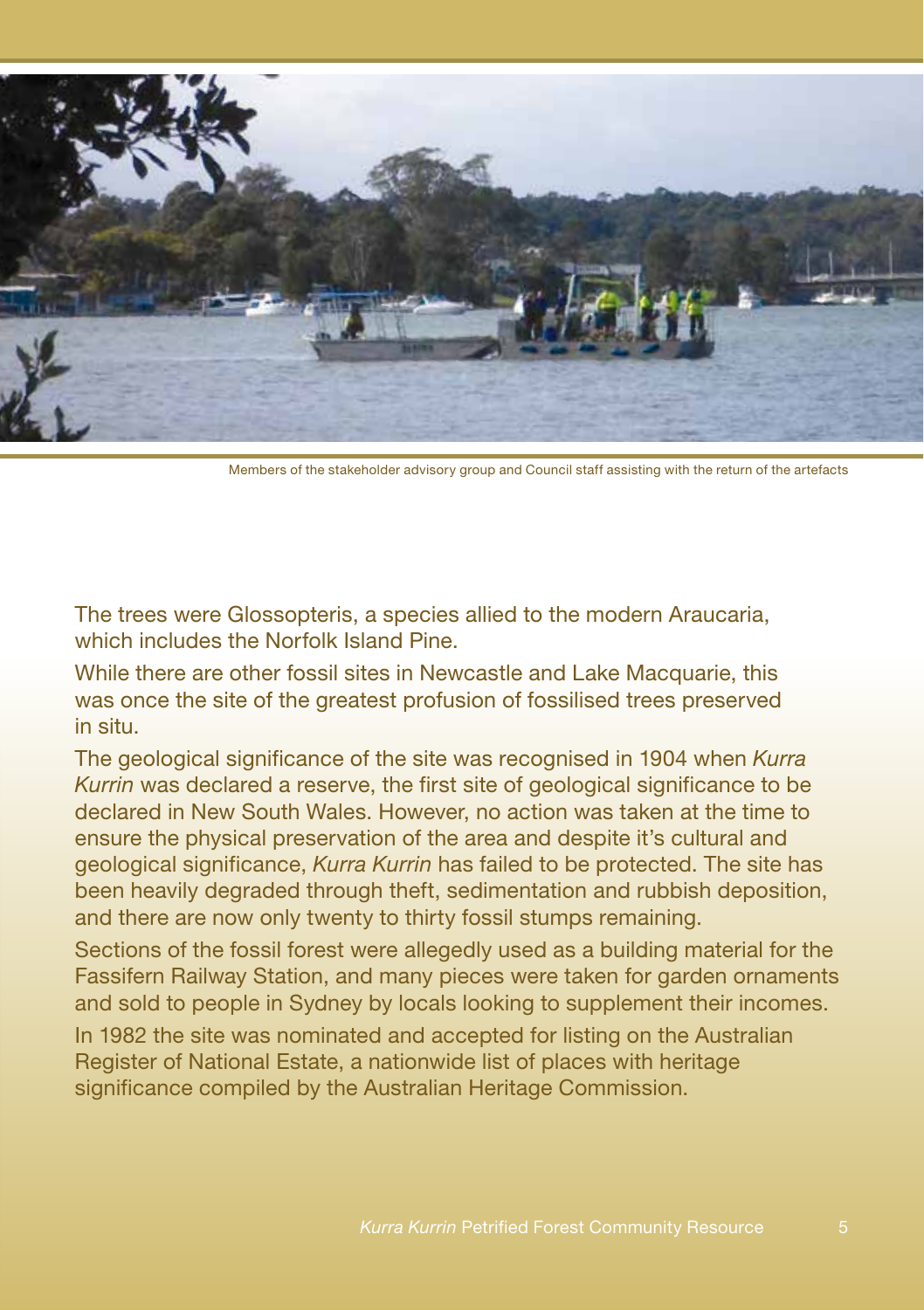# Repatriation of the Kurra Kurrin Petrified Forest

Part of the Petrified Forest was used as a fence in a garden at a residential property at Blackalls Park, which has since been dismantled.

Lake Macquarie City Council became aware of the project and in consultation with the previous Aboriginal Consultative Committee arranged for the pieces to stored until a decision was made about the future of the *Kurra Kurrin*.

In January 2012, Council staff brought together a range of community stakeholders to who over a period of six months provided advice and direction in regards to the culturally appropriate practice for the artefacts to be returned to their original place.

In July 2012 the repatriation of the items took place, with the items being recorded on the Aboriginal Heritage Information Management System (AHIMS register), which will ensure protection of the items. In total, 328 artefacts were recorded and returned.

### Protection of Culture and Heritage in NSW

Aboriginal Culture and Heritage in NSW is protected under the National Parks ands Wildlife Act 1974 and is administered by the NSW Office of Environment and Heritage.

In 2011, Lake Macquarie City Council adopted the Lake Macquarie Aboriginal Cultural Heritage Management Strategy, which aims to achieve sustainable management of Aboriginal cultural and heritage values across the City.

The strategy defines Aboriginal cultural heritage values as a combination physical objects, places and other elements of the landscape that are associated with, or explained by, traditional lifestyles or community stories and oral history.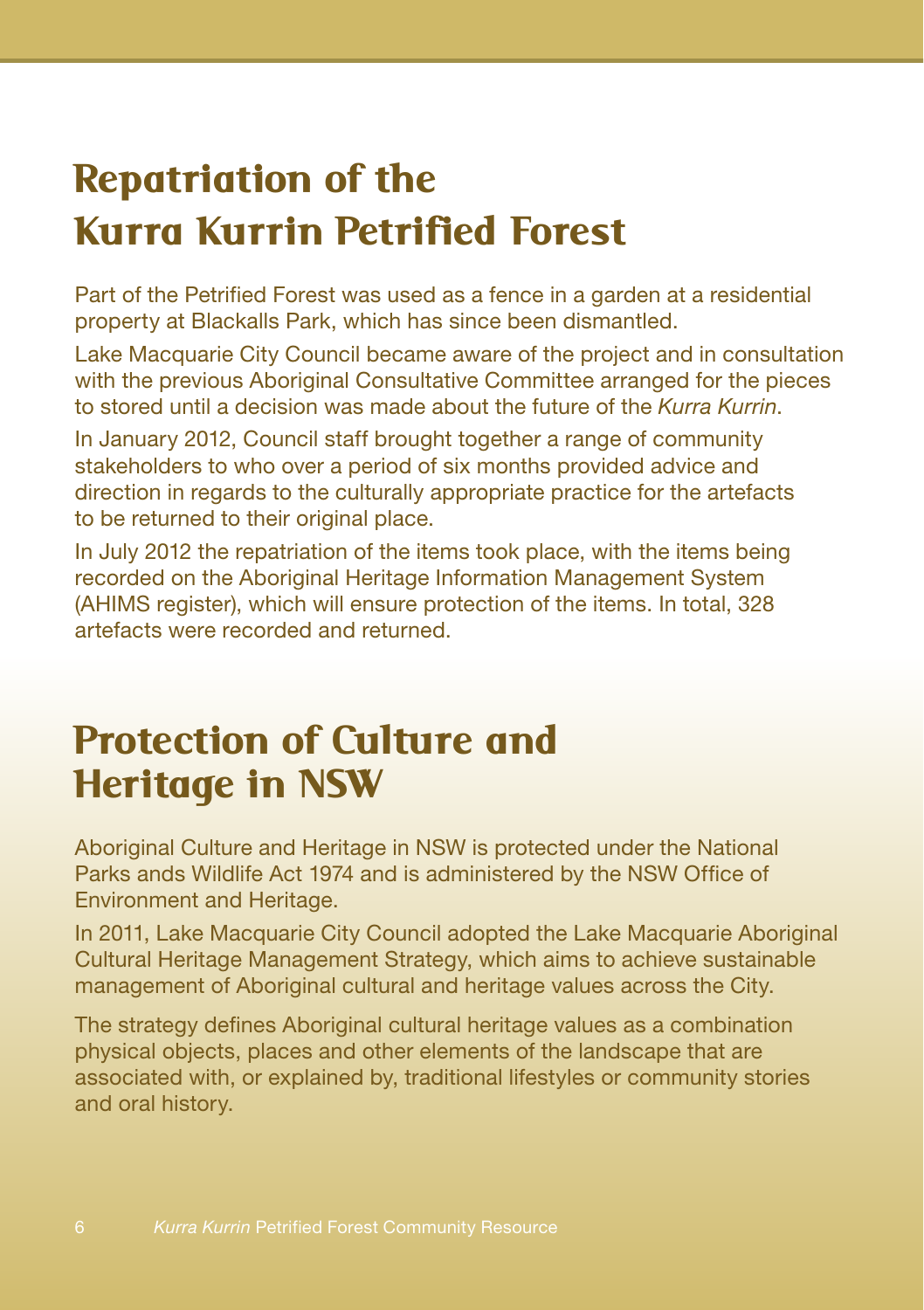

Council staff on the day of the repatriation (L to R) Doug Archibald, Ray Peak and Tony Gibbs.

## Additional Information

If you would like any additional information, please contact:. Aboriginal Community Development Officer Lake Macquarie City Council Phone (02) 4921 0333 or email council@lakemac.nsw.gov.au Please note this information contained in this resource is correct a time of printing, August 2012.